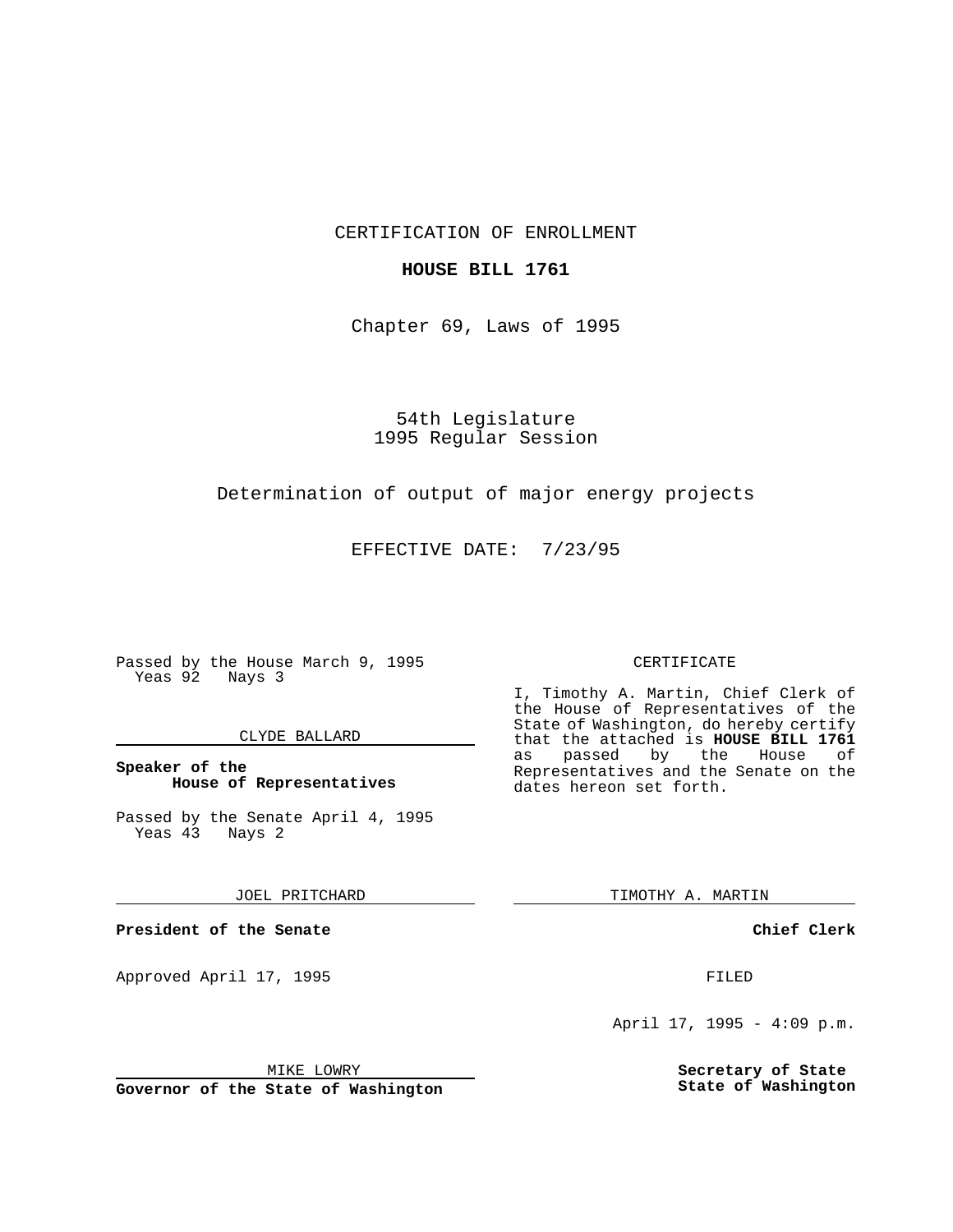# **HOUSE BILL 1761** \_\_\_\_\_\_\_\_\_\_\_\_\_\_\_\_\_\_\_\_\_\_\_\_\_\_\_\_\_\_\_\_\_\_\_\_\_\_\_\_\_\_\_\_\_\_\_

\_\_\_\_\_\_\_\_\_\_\_\_\_\_\_\_\_\_\_\_\_\_\_\_\_\_\_\_\_\_\_\_\_\_\_\_\_\_\_\_\_\_\_\_\_\_\_

Passed Legislature - 1995 Regular Session

## **State of Washington 54th Legislature 1995 Regular Session**

**By** Representatives Casada, Hankins, Patterson, Crouse, Huff, Carlson, Morris, Mielke, Mitchell and Kessler

Read first time 02/08/95. Referred to Committee on Energy & Utilities.

 AN ACT Relating to clarification of physical conditions for determining the output of major energy projects; and amending RCW 80.50.020 and 80.52.030.

BE IT ENACTED BY THE LEGISLATURE OF THE STATE OF WASHINGTON:

 **Sec. 1.** RCW 80.50.020 and 1977 ex.s. c 371 s 2 are each amended to read as follows:

 (1) "Applicant" means any person who makes application for a site certification pursuant to the provisions of this chapter;

 (2) "Application" means any request for approval of a particular site or sites filed in accordance with the procedures established 11 pursuant to this chapter, unless the context otherwise requires;

 (3) "Person" means an individual, partnership, joint venture, private or public corporation, association, firm, public service company, political subdivision, municipal corporation, government agency, public utility district, or any other entity, public or private, however organized;

 (4) "Site" means any proposed or approved location of an energy facility;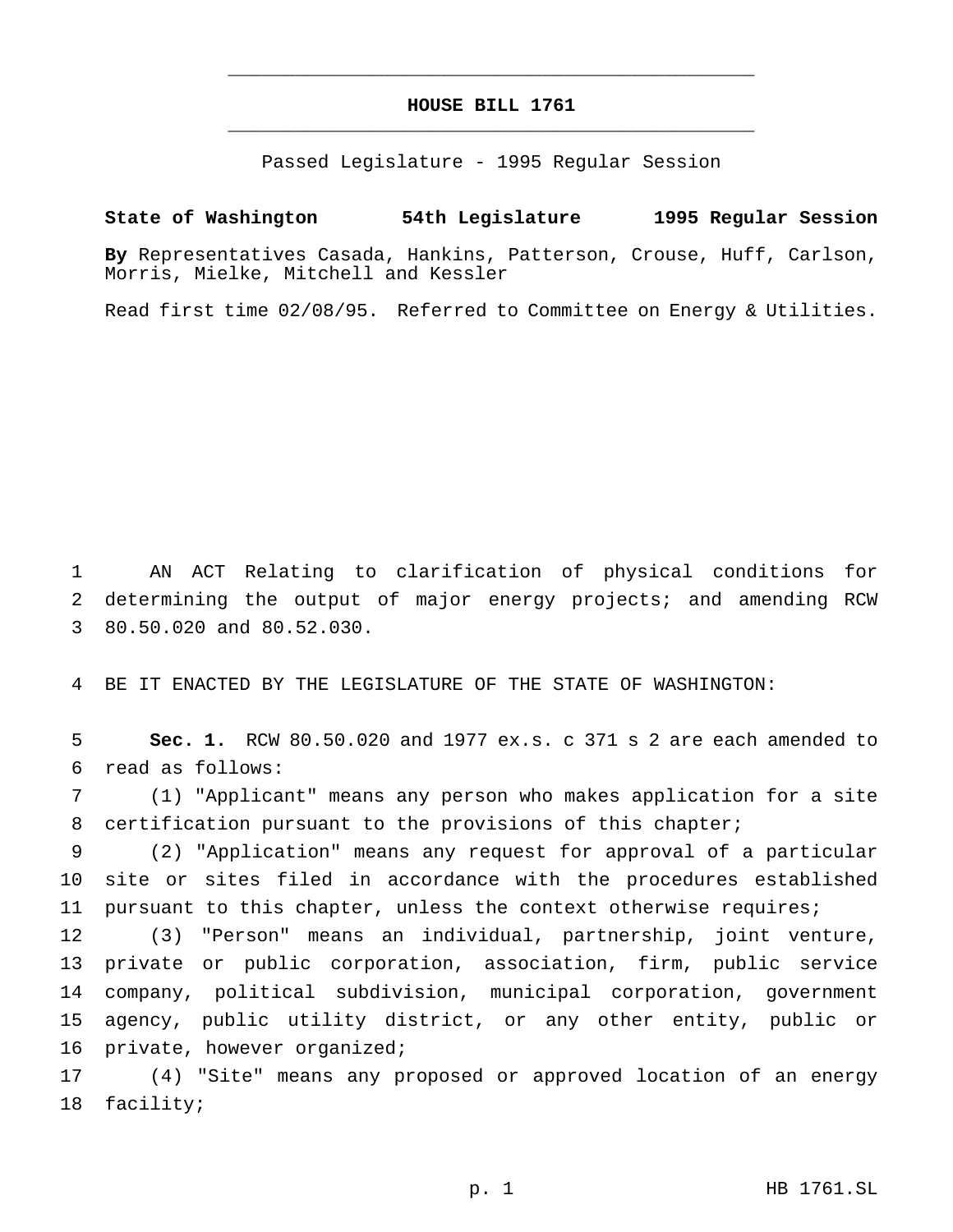(5) "Certification" means a binding agreement between an applicant and the state which shall embody compliance to the siting guidelines, in effect as of the date of certification, which have been adopted pursuant to RCW 80.50.040 as now or hereafter amended as conditions to be met prior to or concurrent with the construction or operation of any energy facility;

 (6) "Associated facilities" means storage, transmission, handling, or other related and supporting facilities connecting an energy plant with the existing energy supply, processing, or distribution system, including, but not limited to, communications, controls, mobilizing or maintenance equipment, instrumentation, and other types of ancillary transmission equipment, off-line storage or venting required for efficient operation or safety of the transmission system and overhead, and surface or subsurface lines of physical access for the inspection, maintenance, and safe operations of the transmission facility and new transmission lines constructed to operate at nominal voltages in excess of 200,000 volts to connect a thermal power plant to the northwest power grid: PROVIDED, That common carrier railroads or motor vehicles shall not be included;

 (7) "Transmission facility" means any of the following together with their associated facilities:

 (a) Crude or refined petroleum or liquid petroleum product transmission pipeline of the following dimensions: A pipeline larger than six inches minimum inside diameter between valves for the transmission of these products with a total length of at least fifteen miles;

 (b) Natural gas, synthetic fuel gas, or liquified petroleum gas transmission pipeline of the following dimensions: A pipeline larger than fourteen inches minimum inside diameter between valves, for the transmission of these products, with a total length of at least fifteen miles for the purpose of delivering gas to a distribution facility, except an interstate natural gas pipeline regulated by the United States federal power commission;

 (8) "Independent consultants" means those persons who have no financial interest in the applicant's proposals and who are retained by the council to evaluate the applicant's proposals, supporting studies, or to conduct additional studies;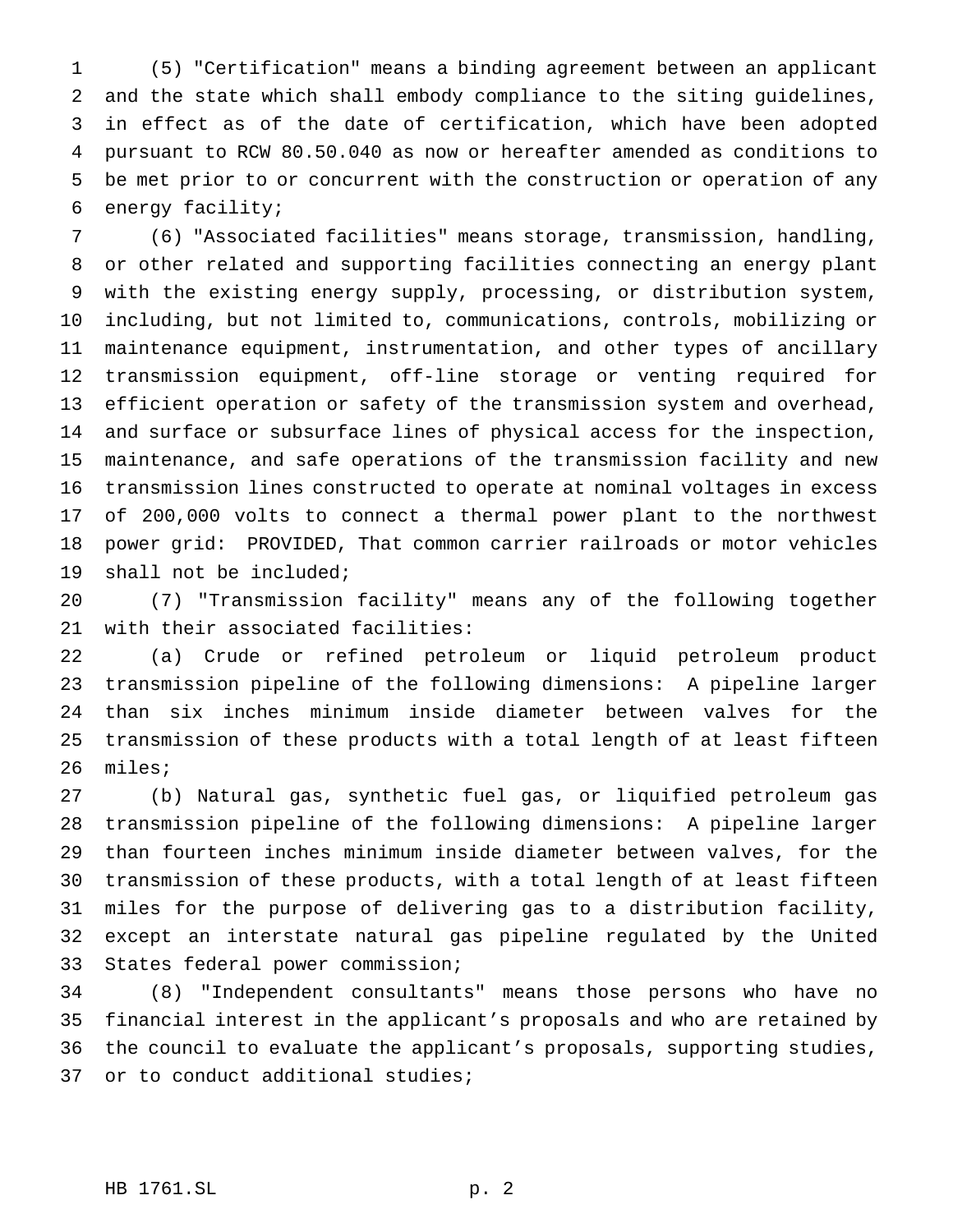(9) "Thermal power plant" means, for the purpose of certification, any electrical generating facility using any fuel, including nuclear materials, for distribution of electricity by electric utilities;

 (10) "Energy facility" means an energy plant or transmission facilities: PROVIDED, That the following are excluded from the provisions of this chapter:

 (a) Facilities for the extraction, conversion, transmission or storage of water, other than water specifically consumed or discharged 9 by energy production or conversion for energy purposes; and

 (b) Facilities operated by and for the armed services for military purposes or by other federal authority for the national defense;

 (11) "Council" means the energy facility site evaluation council created by RCW 80.50.030;

14 (12) "Counsel for ((<del>[the]</del>)) the environment" means an assistant attorney general or a special assistant attorney general who shall represent the public in accordance with RCW 80.50.080;

 (13) "Construction" means on-site improvements, excluding exploratory work, which cost in excess of two hundred fifty thousand dollars;

 (14) "Energy plant" means the following facilities together with their associated facilities:

 (a) Any stationary thermal power plant with generating capacity of 23 two hundred fifty thousand kilowatts or more, measured using maximum continuous electric generating capacity, less minimum auxiliary load, 25 at average ambient temperature and pressure, and floating thermal power plants of fifty thousand kilowatts or more, including associated facilities;

 (b) Facilities which will have the capacity to receive liquified natural gas in the equivalent of more than one hundred million standard cubic feet of natural gas per day, which has been transported over marine waters;

 (c) Facilities which will have the capacity to receive more than an average of fifty thousand barrels per day of crude or refined petroleum or liquified petroleum gas which has been or will be transported over marine waters, except that the provisions of this chapter shall not apply to storage facilities unless occasioned by such new facility construction;

 (d) Any underground reservoir for receipt and storage of natural gas as defined in RCW 80.40.010 capable of delivering an average of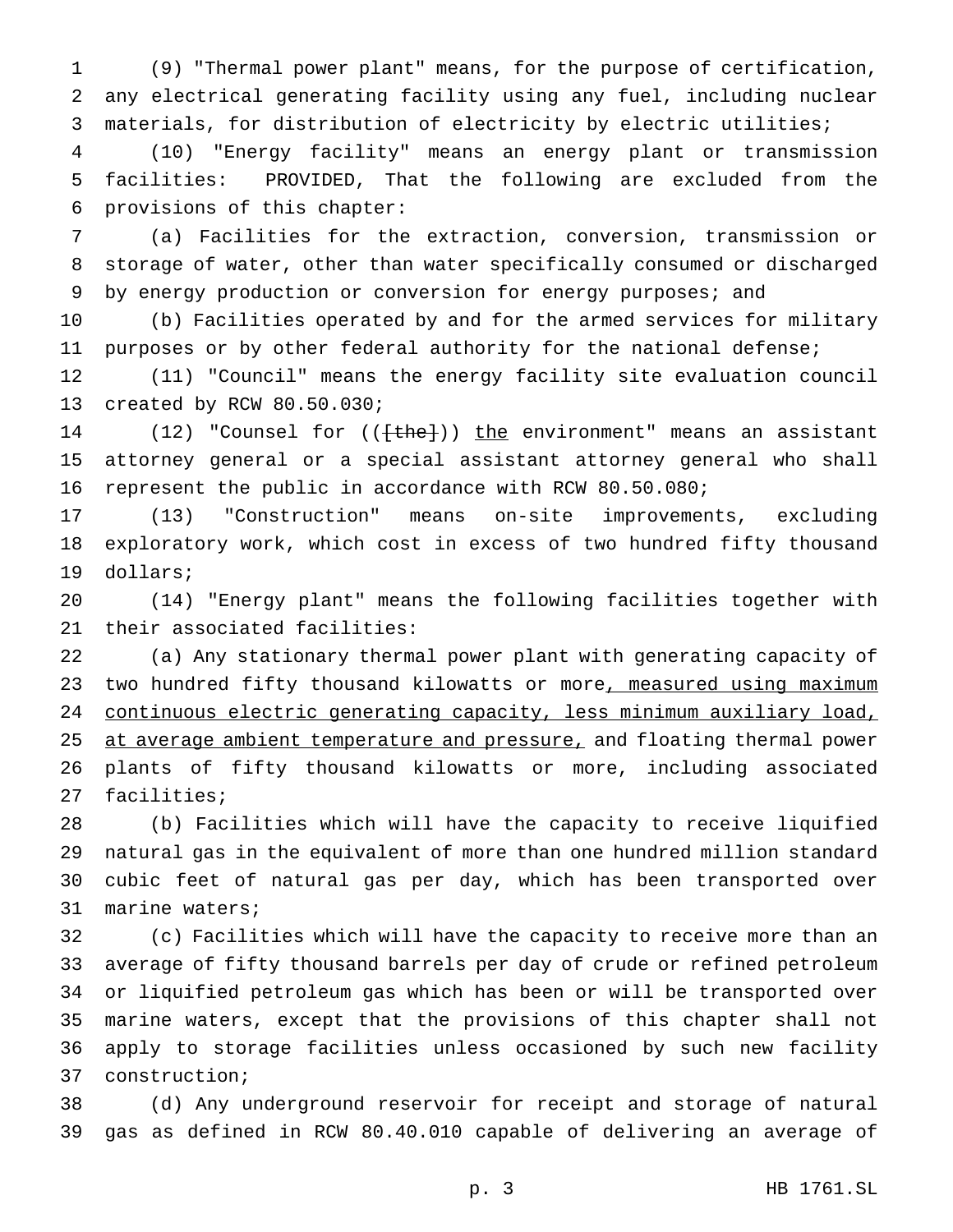more than one hundred million standard cubic feet of natural gas per day; and

 (e) Facilities capable of processing more than twenty-five thousand barrels per day of petroleum into refined products;

 (15) "Land use plan" means a comprehensive plan or land use element thereof adopted by a unit of local government pursuant to chapters 35.63, 35A.63, or 36.70 RCW;

 (16) "Zoning ordinance" means an ordinance of a unit of local government regulating the use of land and adopted pursuant to chapters 35.63, 35A.63, or 36.70 RCW or Article XI of the state Constitution.

 **Sec. 2.** RCW 80.52.030 and 1981 2nd ex.s. c 6 s 3 are each amended to read as follows:

 The definitions set forth in this section apply throughout this chapter unless the context clearly requires otherwise.

 (1) "Public agency" means a public utility district, joint operating agency, city, county, or any other state governmental agency, entity, or political subdivision.

 (2) "Major public energy project" means a plant or installation capable, or intended to be capable, of generating electricity in an 20 amount greater than two hundred fifty megawatts, measured using maximum continuous electric generating capacity, less minimum auxiliary load, 22 at average ambient temperature and pressure. Where two or more such plants are located within the same geographic site, each plant shall be considered a major public energy project. An addition to an existing facility is not deemed to be a major energy project unless the addition itself is capable, or intended to be capable, of generating electricity in an amount greater than two hundred fifty megawatts. A project which is under construction on July 1, 1982, shall not be considered a major public energy project unless the official agency budget or estimate for total construction costs for the project as of July 1, 1982, is more than two hundred percent of the first official estimate of total construction costs as specified in the senate energy and utilities committee WPPSS inquiry report, volume one, January 12, 1981, and unless, as of July 1, 1982, the projected remaining cost of construction for that project exceeds two hundred million dollars.

 (3) "Cost of construction" means the total cost of planning and building a major public energy project and placing it into operation, including, but not limited to, planning cost, direct construction cost,